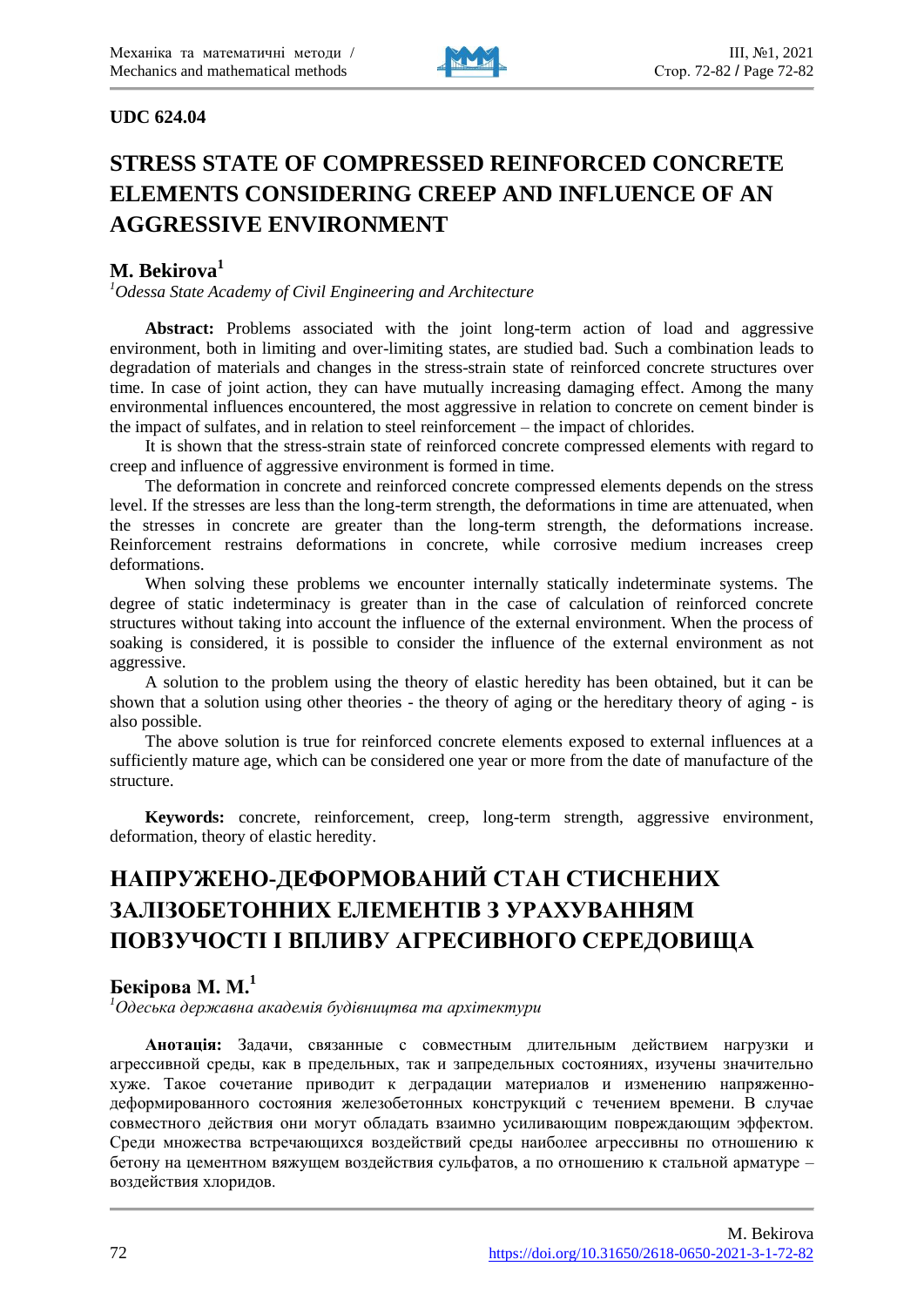

Показано, что напряженно-деформированное состояние железобетонных сжатых элементов с учетом ползучести и влияния агрессивной среды формируется во времени.

Деформация в бетонных и железобетонных сжатых элементах зависит от уровня напряжений. Если напряжения меньше длительной прочности, деформации во времени затухают, когда напряжения в бетоне больше длительной прочности, деформации увеличиваются. Арматура сдерживает деформации в бетоне, в то время как агрессивная среда увеличивает деформации ползучести.

При решении этих задач сталкиваемся с внутренне статически неопределенными системами. Степень статической неопределимости больше, чем в случае расчѐта железобетонных конструкций без учѐта влияния внешней среды. Когда рассматривается процесс замачивания, можно считать влияние внешней среды не агрессивным.

Получено решение задачи с использованием теории упругой наследственности, однако можно показать, что возможно решение и с применением других теорий – теории старения или наследственной теории старения.

Приведенное решение справедливо для железобетонных элементов, подверженных внешним воздействиям в достаточно зрелом возрасте, которым можно считать один год и более с момента изготовления конструкции.

**Ключові слова:** бетон, арматура, ползучесть, длительная прочность, агрессивная среда, деформация, теория упругой наследственности.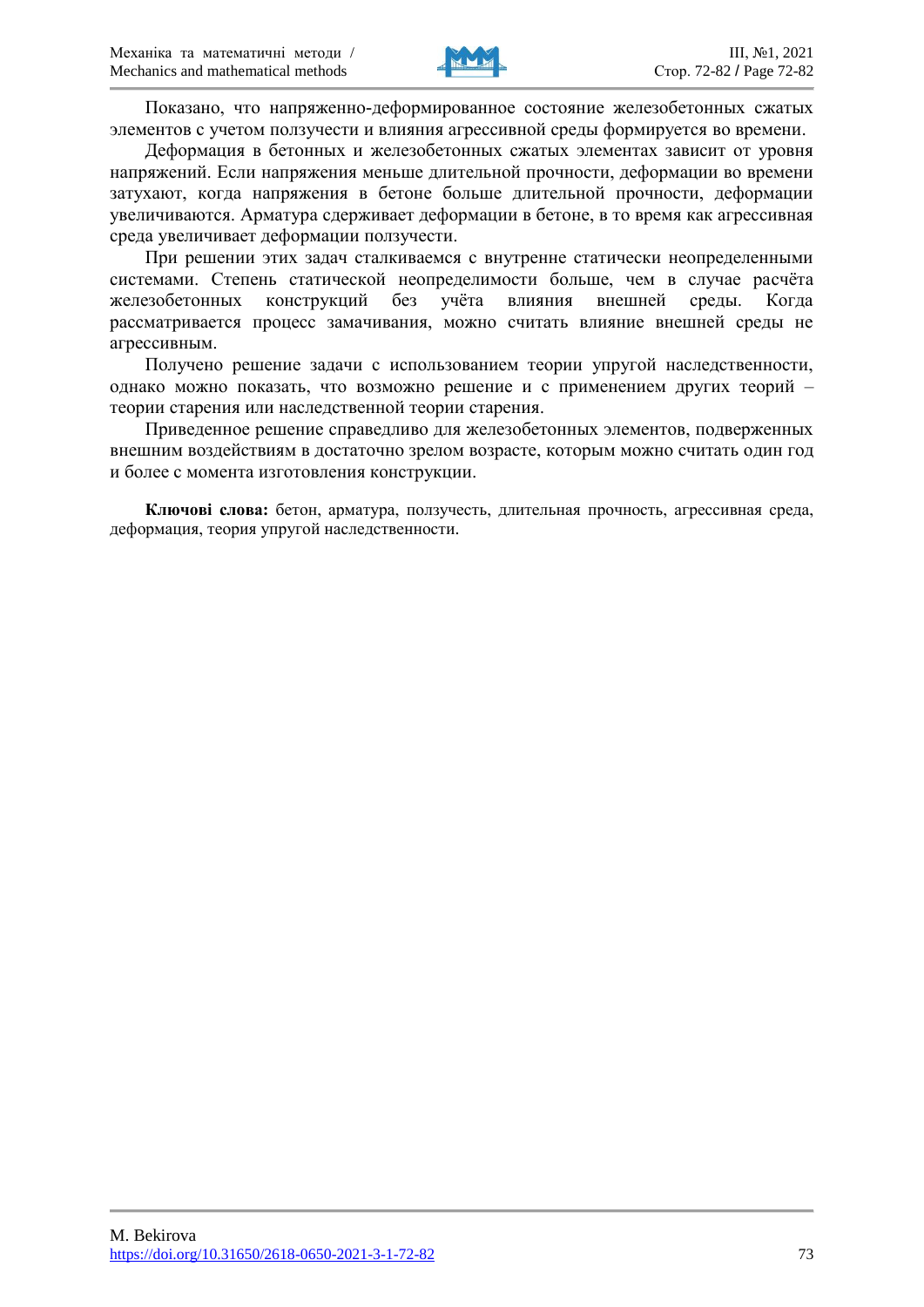

# **1 INTRODUCTION**

Building materials that are used in load-bearing structures have the property of creep, which, as we know, means the ability to deform over time under constant stresses. The problems of calculating structures in such a formulation have already been solved. It makes sense to consider cases of stresses change in time, namely periods of their increase.

Deformations and displacements increase with prolonged exposure. Over time, a limit state can occur. Creep in this case shows negative qualities. But not always, for example, during deformations caused by shrinkage, temperature changes, irregular settlement of supports, stresses are attenuated, relaxation occurs. In reinforced concrete structures there is a redistribution of forces. The forces in concrete, as the weaker material, are redistributed to the reinforcement.

Some building materials such as concrete, wood, plastics have aging properties. They change their physical and mechanical properties over time. In concrete, aging is a consequence of hardening of cement stone and manifests itself as an increase in strength and a decrease in deformability. A number of theories have been developed for the calculation of building structures taking into account creep, the main ones being the theory of elastic heredity, the theory of aging and the hereditary theory of aging [1].

### **2 LITERATURE DATA ANALYSIS AND PROBLEM FORMULATION**

A great number of works are devoted to the study of concrete properties and its state in reinforced concrete elements under various operational influences. At the same time, problems associated with the joint long-term action of loading and aggressive medium, both in limiting and over-limiting states, are studied much worse [2]. This combination leads to degradation of materials and changes in the stress-strain state of reinforced concrete structures over time. In the case of joint action, they can have a mutually reinforcing damaging effect [3- 4].

Let's note the works [5-14], where it is shown that among the occurring environmental influences the most aggressive in relation to the concrete on the cement binder is the impact of sulfates, and in relation to the steel reinforcement - the impact of chlorides.

The interest in the problem does not decrease, as evidenced by a number of modern publications. Thus, the creep of concrete at the macroscopic level and consideration of its influence on the structural behavior of the material in the mathematical apparatus of applied mechanics and numerical analysis are considered in [15]. The creep and durability of reinforced concrete structural elements is studied in [16, 17]. Similar issues, but for fiber concrete, are considered in [18]. A finite-element model based on a nonlinear relationship between stresses and strains in reinforced concrete, taking into account the peculiarities of its operation after cracking is proposed in [19]. The functional dependence describing this relationship changes, for example, as reinforcement corrosion develops. The problem of considering the time factor in calculations of reinforced concrete structures is devoted to [20]; the results of experimental studies of concretes at different levels of compressive stresses loaded at young and middle age are given.

The above brief review shows that the consideration of creep and the influence of aggressive environment in the work of reinforced concrete structures continues to be an urgent problem.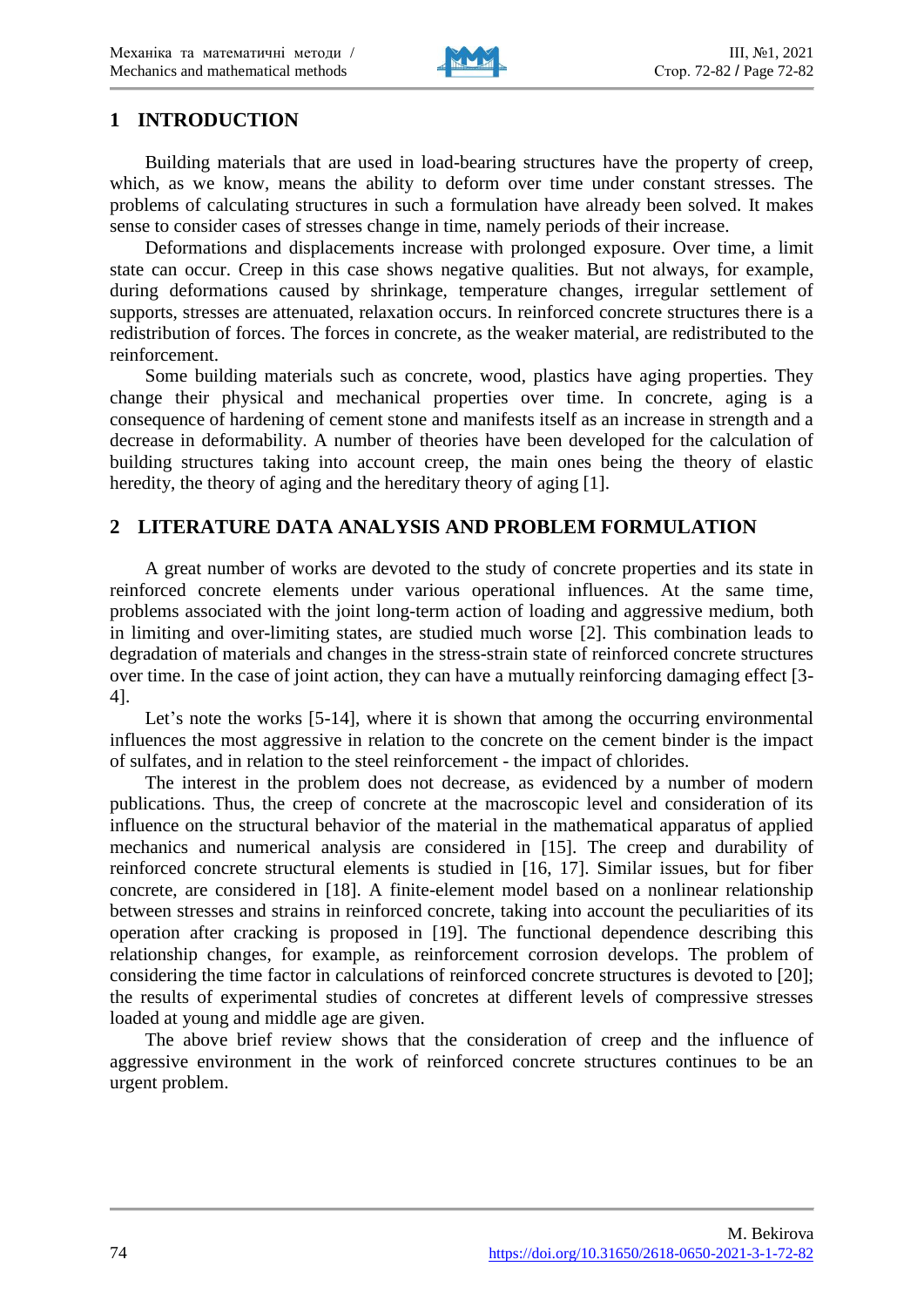

# **3 RESEARCH GOAL AMD OBJECTIVES**

The purpose of this work is to investigate the stress-strain state of compressed reinforced concrete elements, taking into account creep and the influence of aggressive environment.

## **4 RESEARCH RESULTS**

Consider a compressed reinforced concrete rod with zones of symmetrical influence of corrosive environment in depth  $h<sub>v</sub>$  (Fig. 1), the core of the rod creeps at the same time  $h<sub>c</sub>$  and influence area  $h_{\nu}$ . If the reinforced concrete bar is operating at normal temperature, then the rebar will not creep.



**Fig. 1.** Compressed reinforced concrete element with zones of symmetrical influence of aggressive environment  $h$ <sub>*v*</sub>

Let's make an equation of equilibrium on the axis *z*

$$
F = N_c + N_v + N_s \tag{1}
$$

or through stresses  $\sigma_{S_c} = \sigma_{S_v} = \sigma_S$ .

$$
F = (A_0 - A_\nu)\sigma_c + A_\nu \cdot \sigma_\nu + A_s \cdot \sigma_s.
$$

Dividing (1) by  $A_0$ :

$$
\sigma_0 = (1 - \mu v)\sigma_c + \mu_v \cdot \sigma_v + \mu_s \cdot \sigma_s \cdot \sigma_0 \frac{F}{A_0} \,. \tag{2}
$$

An equation with three unknowns is obtained, i.e. the problem is statically indeterminate. We must use the condition of joint deformation

$$
\varepsilon_c = \varepsilon_v - \varepsilon_s \,. \tag{3}
$$

The problem is solved in a physically linear formulation, taking into account creep [1].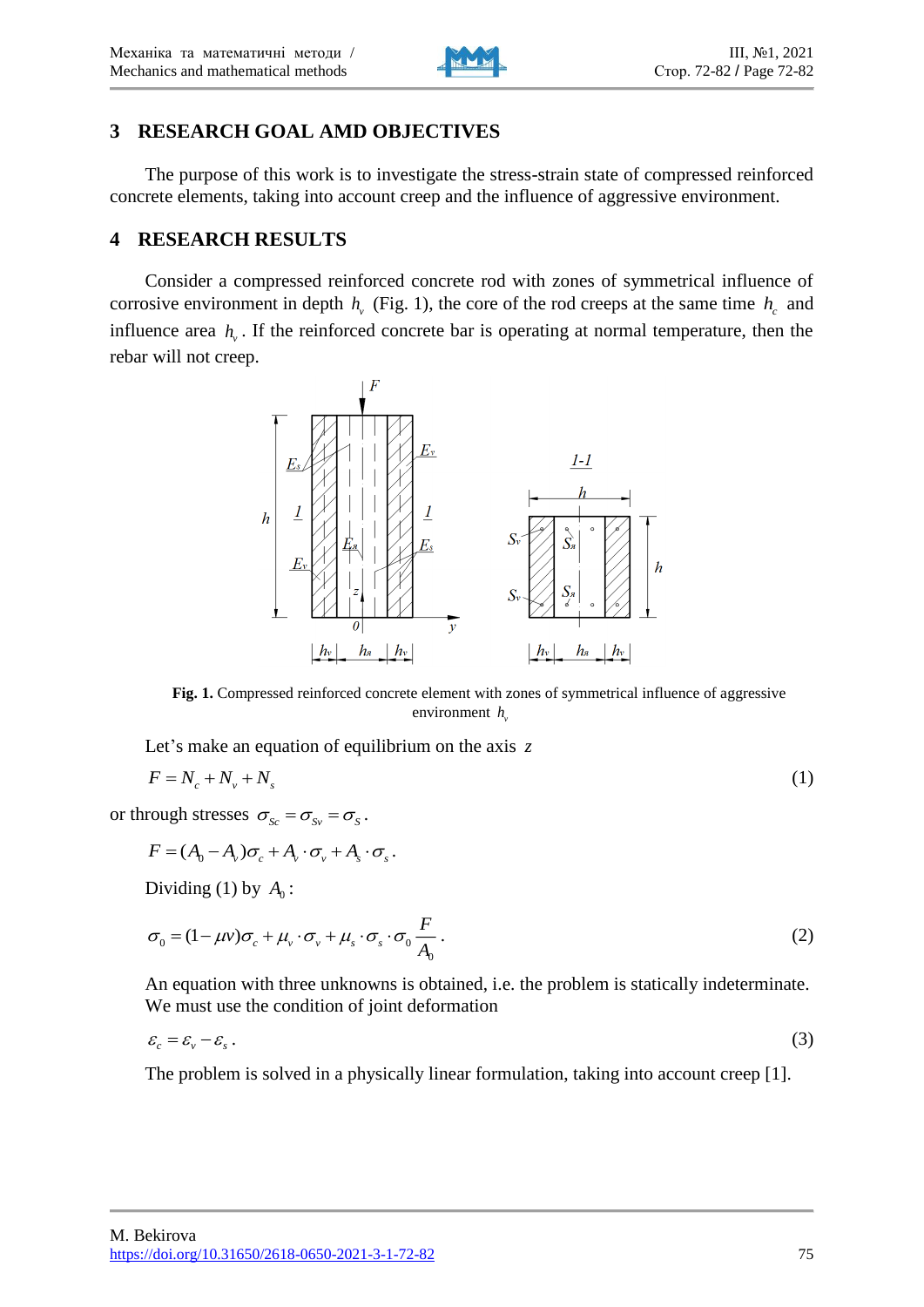

$$
\varepsilon_c(t) = \frac{\sigma_a(t)}{E_c(t)} \int_0^t \sigma_c(\tau) \frac{\partial \delta_c(t,\tau)}{\partial \tau} d\tau;
$$
\n
$$
\varepsilon_v(t) = \frac{\sigma_v(t)}{E_v(t)} \int_{\tau_0}^t \sigma(\tau) \frac{\partial \delta_v(t,\tau)}{\partial \tau} d\tau, \ \varepsilon_s = \frac{\sigma_s}{E_s},
$$

here  $\delta(t, \tau)$  – total relative strain;

$$
\delta_c(t,\tau) = \frac{1}{E_s} + C_c(t,\tau); \ \delta_v(t,\tau) = \frac{1}{E_v} + C_v(t,\tau) \,, \tag{4}
$$

 $C(t, \tau)$  – creep factor.

In solving this problem, we will apply the theory of elastic heredity. Then  $C(t, \tau)$  for the core and the impact zone has the form:

$$
C(t,\tau) = C_0 \left[ 1 - e^{-\gamma(t-\tau)} \right],\tag{5}
$$

where  $C_0$  – creep limit.

According to (3)  $\gamma_c = \gamma_v = \gamma$ .

Let's write the stresses through the resolvent

$$
\sigma_{bc}(\tau) = E_c \left[ \varepsilon_c(\tau) + \int_{\tau_1}^t \varepsilon_c(\tau) R_c(t, \tau) d\tau \right]. \tag{6}
$$

By (3)  $\varepsilon_c(t) = \varepsilon_s(\tau)$  instead of  $\varepsilon_c$  we substitute  $\varepsilon_s = (\sigma_s/E_s) \cdot R_c$ , take according to the creep measure  $C_c(t, \tau) = C_{0c} \left[1 - e^{\gamma(t-\tau)}\right]$ , then

$$
R_c(t-\tau) = -\gamma \varphi_{0c} e^{-\gamma(1+\varphi_{0c})}(t-\tau) , \qquad (7)
$$

 $\varphi_{0a} = E_a C_{0a}$  – creep characteristic. Let's write down  $r_a = (1 + \varphi_{0a})$  and substitute (7) into (6).

$$
\sigma_c(\tau) = E_c \left[ \frac{\sigma_c(\tau)}{E_s} - \gamma \varphi_{0c} \frac{1}{E_s} \int_{\tau_1}^t \sigma_s(\tau) \cdot e^{-r_c(t-\tau)} d\tau \right],
$$
  

$$
\sigma_c(\tau) = \alpha_{cs} \left[ \sigma_s(\tau) - \gamma \varphi_{0c} \frac{1}{E_s} \int_{\tau_1}^t \sigma_s(\tau) \cdot e^{-r_c(t-\tau)} d\tau \right].
$$
 (8)

Similarly write down  $\sigma_{\nu}(\tau)$ 

$$
\sigma_{v}(\tau) = \alpha_{vs} \left[ \sigma_{s}(\tau) - \gamma \varphi_{0v} \frac{1}{E_{s}} \int_{\tau_{1}}^{t} \sigma_{s}(\tau) \cdot e^{-r_{v}(t-\tau)} d\tau \right]. \tag{9}
$$

Substituting (8) and (9) into (2), we get one equation with one unknown  $\sigma_s(\tau)$ .

$$
\sigma_0 = b_0 \sigma_s(\tau) - b_1 \int_{\tau_1}^t \sigma_s(\tau) e^{-r_c(t-\tau)} d\tau - b_2 \int_{\tau_1}^t \sigma_s(\tau) e^{-t_v(t-\tau)}, \tag{10}
$$

where  $b_0 = (1 - \mu_v)\alpha_{cs} + \mu_v \alpha_{sv} + \mu_s$ ,  $b_1 = (1 - \mu_v)\gamma \varphi_{0c} \cdot \alpha_{cs}$ ,  $b_2 = \mu_v \cdot \gamma \cdot \varphi_{0v} \cdot \alpha_{vs}$ .

The integral equation (10) can be reduced to a differential equation if we differentiate twice by *t* [21].

Let us differentiate equation (10) by *t* .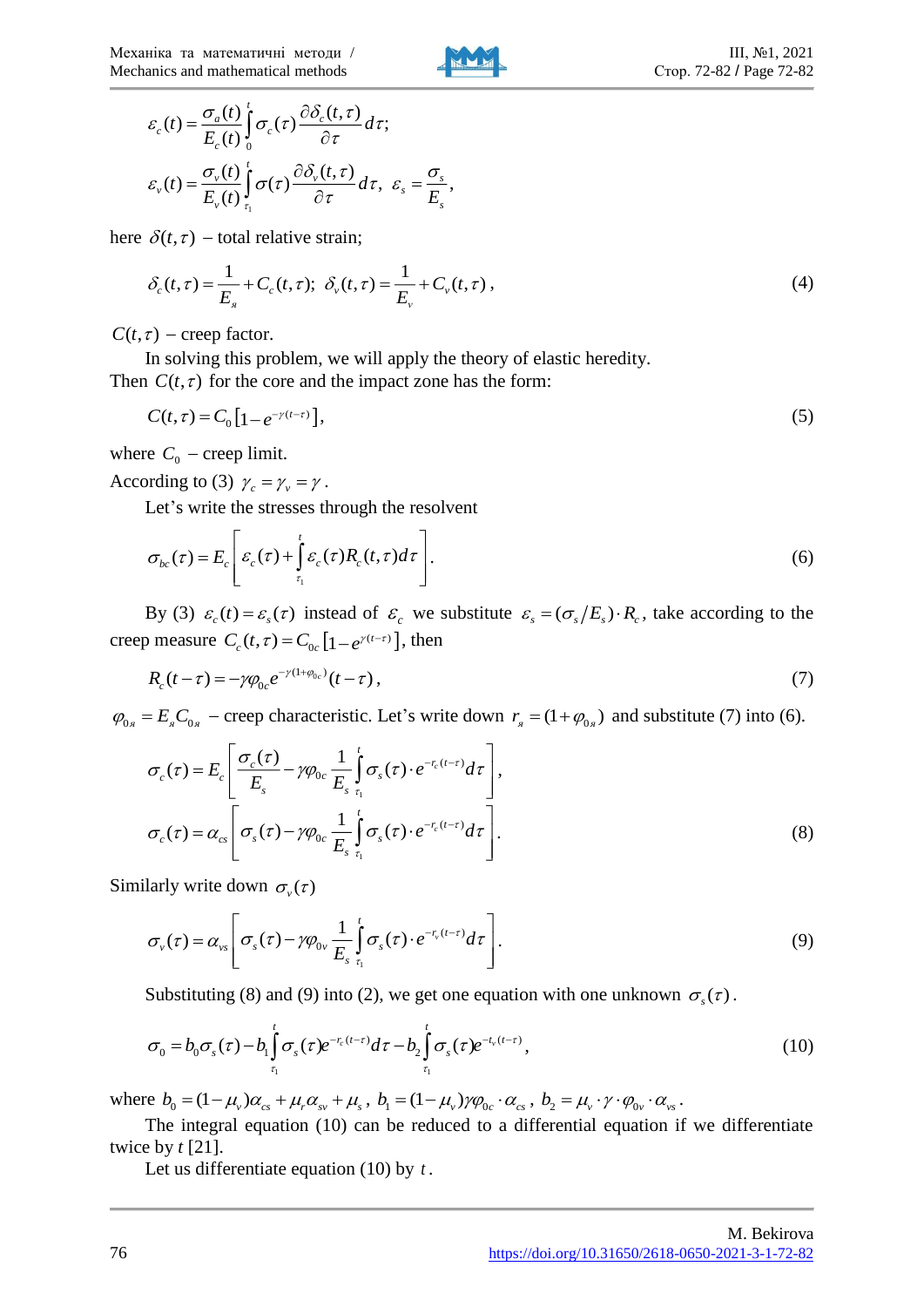

$$
\dot{\sigma}_0(t) = b_0 \dot{\sigma}_s(t) - b_1 \sigma_s(t) + r_c b_1 \int_{\tau_1}^t \sigma_s(t) \cdot e^{-r_c(t-\tau)} - b_2 \dot{\sigma}_s(t) + r_v b_2 \int_{\tau_1}^t \sigma_s(t) \cdot e^{-r_v(t-\tau)}.
$$
\n(11)

Let's multiply equation (10) by  $r_c$  and summing with equation (11), the first integral is reduced. In equation (11), the left part of the derivative is  $\dot{\sigma}_0(t)$ . It means that force F can change its value over time  $- F(t)$ .

After summing up the equations, we get:

$$
\dot{\sigma}_0(t) + r_c \sigma_0(t) = b_0 \dot{\sigma}_s(t) - b_3 \sigma_s(t) + b_4 \int_{\tau_1}^t \sigma_s(\tau) \cdot e^{-r_v(t-\tau)} d\tau , \qquad (12)
$$

where  $b_3 = b_1 + b_2 - r_c b_0$ ;  $b_4 = b_2 (r_v - r_c)$ .

Equation  $(12)$  is differentiated by t and summarize with equation  $(12)$ , which will have to be multiplied by  $r_{\nu}$ .

The integrals are reduced and we obtain a differential equation with respect to  $\sigma_s(t)$ . Force  $F$  will be assumed to be independent of  $t$ , it's constant.

Omitting intermediate results, let us write the differential equation

$$
b_0 \cdot \ddot{\sigma}_s(t) + b_s \cdot \dot{\sigma}_s(t) + b_6 \cdot \sigma_s(t) = r_c r_v \sigma_0,
$$
\n(13)

where  $b_5 = b_0 (r_v + r_a) - (b_1 + b_2);$ 

$$
b_6 = r_c r_v b_0 - b_1 r_v - b_2 r_c \,. \tag{14}
$$

If  $b_0 = 1$ , we will get

$$
\ddot{\sigma}_s(t) + b_\gamma \cdot \dot{\sigma}_s(t) + b_8 \cdot \sigma_s(t) = b_9 \cdot \sigma_0,
$$
\n(15)

where

$$
b_7 = \frac{b_5}{b_0}; \ \ b_8 = \frac{b_6}{b_0}; \ \ b_9 = \frac{r_v r_c}{b_0} \,. \tag{16}
$$

Let's solve the equation (15)

$$
\sigma_s(t) = C_1 e^{\lambda_1 t} + C_2 e^{\lambda_2 t} + C_3. \tag{17}
$$

Stresses depend on two variables  $t$  and  $\tau$ .

Equation (15) and its solution are written for old concrete when the creep is decaying. Thus  $C_1$  and  $C_2$  we determine from the initial conditions,  $C_3$  at  $t \to \infty$ .

To determine  $\lambda$  let's substitute the solution of the homogeneous part  $Ce^{\lambda t}$  into the homogeneous part of equation (15).

 $\lambda^2 Ce^{\lambda t} + b_7 \lambda Ce^{\lambda t} + b_8 C^{\lambda t} = 0$  and obtain an equation, by solving which we determine  $\lambda$ .

$$
\lambda^2 + b_7 \lambda + b_8 = 0,
$$
  

$$
\lambda_{1,2} = -0.5b_7 \pm \sqrt{0.25b^2 - b_8}.
$$

The general solution of the homogeneous part of (15) will be

$$
\sigma_s^0 = C_1 e^{\lambda_1 t} + C_2 e^{\lambda_2 t} \,. \tag{18}
$$

Partial solution with the right part  $\overline{\sigma}_s(t \to \infty)$ .

For  $t \rightarrow \infty$  let's determine the long-term moduli of elasticity.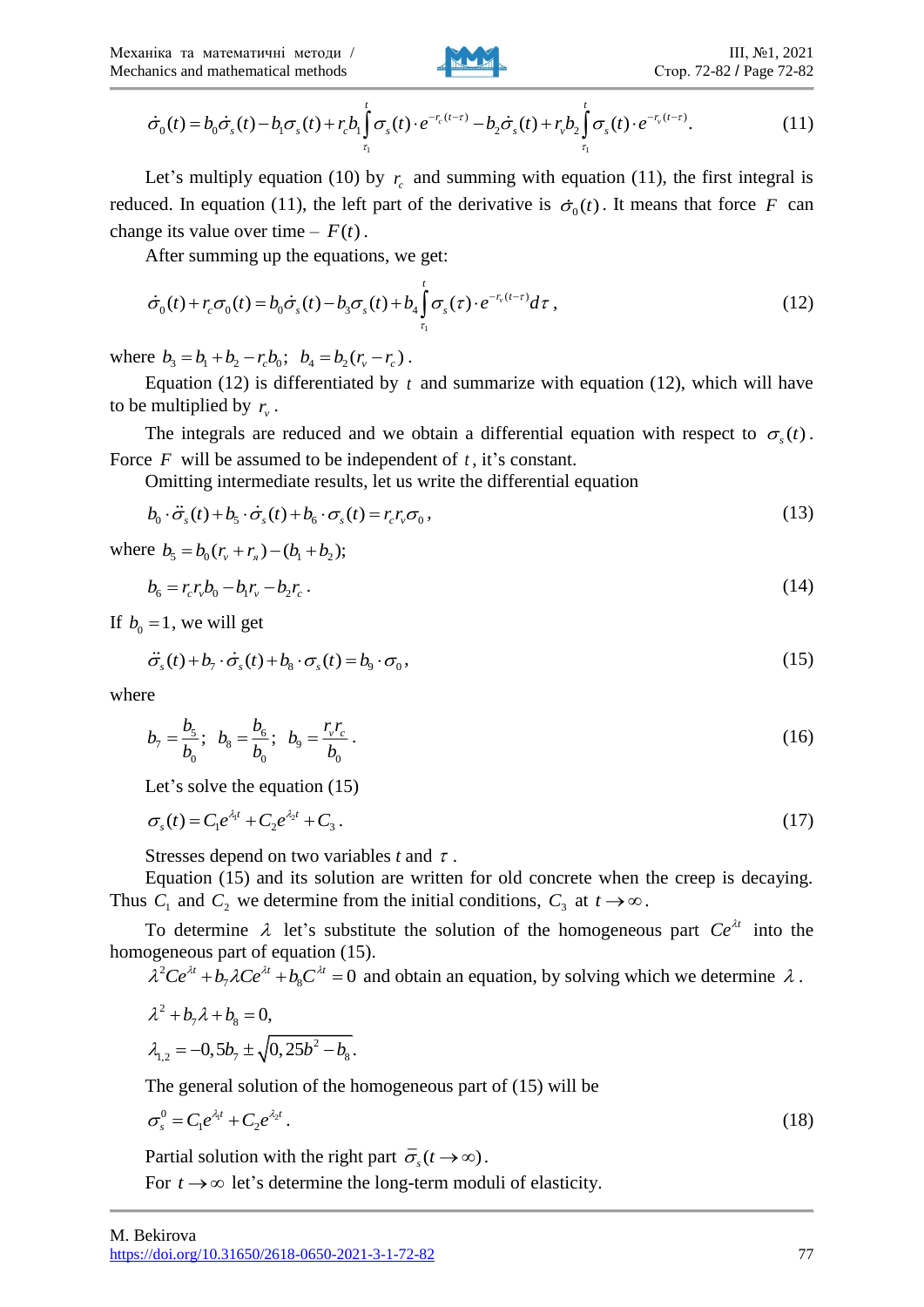

$$
E_{bc}^l = \frac{E_{bc}}{(1 + \varphi_{0c})}; \ \ E_{bv}^l = \frac{E_{bv}}{(1 + \varphi_{0v})}.
$$

From the coincidence of deformations for  $t \to \infty$ 

$$
\frac{\sigma_c(\infty)}{E_{bc}^l} = \frac{\sigma_s}{E_s} \cdot \sigma_c(\infty) = \frac{E_{bc}^l}{E_s} \sigma_s = \sigma_s \alpha_{cs}^l.
$$

Similarly  $\sigma_{v}(\infty) = \sigma_{s} \alpha_{vs}^{l}$ .

 $\sigma_c(\infty)$  and  $\sigma_v(\infty)$  we substitute into equation (2).

$$
\sigma_0 = (1 - \mu v) \sigma_s \alpha_{cs}^l + \mu_v \sigma_s \alpha_{vs}^l + \mu_v \sigma_s.
$$

From this we find  $\sigma_s^l$ .

$$
\sigma_s(\infty) = \frac{\sigma_0}{(1 - \mu_v)\alpha_{cs}^l + \mu_v\lambda_{vs} + \mu_s} \,. \tag{19}
$$

#### **5 DISCUSSION OF RESEARCH RESULTS**

Stress  $\sigma_s(\infty)$  for reinforced concrete rod means, that for  $t \to \infty$ , it is a time, when creep deformations are attenuated. it could be 10-20 years.

For such a time, the solution of this equation gives a concrete idea of how creep and corrosive environment affect the stress state of a reinforced concrete rod. but during design, care must be taken to ensure that the stresses in the concrete do not reach the level of the longterm strength of the concrete.

Thus, general solution:

$$
\sigma_s(t) = C_1 e^{\lambda_1 t} + C_2 e^{\lambda_2 t} + \sigma_s(\infty). \tag{20}
$$

The arbitrary constants are defined at  $t = \tau_1$ , that is, it is an elastic-momentary problem. We obtain a system of equations

$$
C_1 e^{\lambda_1 \tau_1} + C_2 e^{\lambda_2 \tau_2} = \sigma_s(\tau_1) - \sigma_s(\infty),
$$
  
\n
$$
\lambda_1 C_1 e^{\lambda_1 \tau_1} + \lambda_2 C_2 e^{\lambda_2 \tau_1} = b_9 \sigma_s(\tau_1).
$$
\n(21)

When solving this system, we obtain

$$
C_1 = \frac{\sigma_s(\tau_1)(b_9 - \lambda_2) + \sigma_s(\infty)\lambda_2}{b_7 + \sqrt{0, 25b_7^2 - b_8}} e^{-\lambda_1 t},
$$
\n(22)

$$
C_2 = \frac{\sigma_s(\tau_1)(b_9 - \lambda_1) + \sigma_s(\infty)\lambda_1}{-b_7 - \sqrt{0, 25b_7^2 - b_8}} e^{-\lambda_2 t}.
$$
\n(23)

Let's introduce notations and substitute  $C_1 = b_{10}e^{-\lambda_1 t}$  and  $C_2 = b_{11}e^{-\lambda_2 t}$  into equation (20),

where

$$
b_{10} = \frac{\sigma_s(\tau_1)(b_9 - \lambda_2) + \sigma_s(\infty)\lambda_2}{b_7 + \sqrt{0, 25b_7^2 - b_8}}, b_{11} = \frac{\sigma_s(\tau_1)(b_9 - \lambda_1) + \sigma_s(\infty)\lambda_1}{-b_7 - \sqrt{0, 25b_7^2 - b_8}},
$$
(24)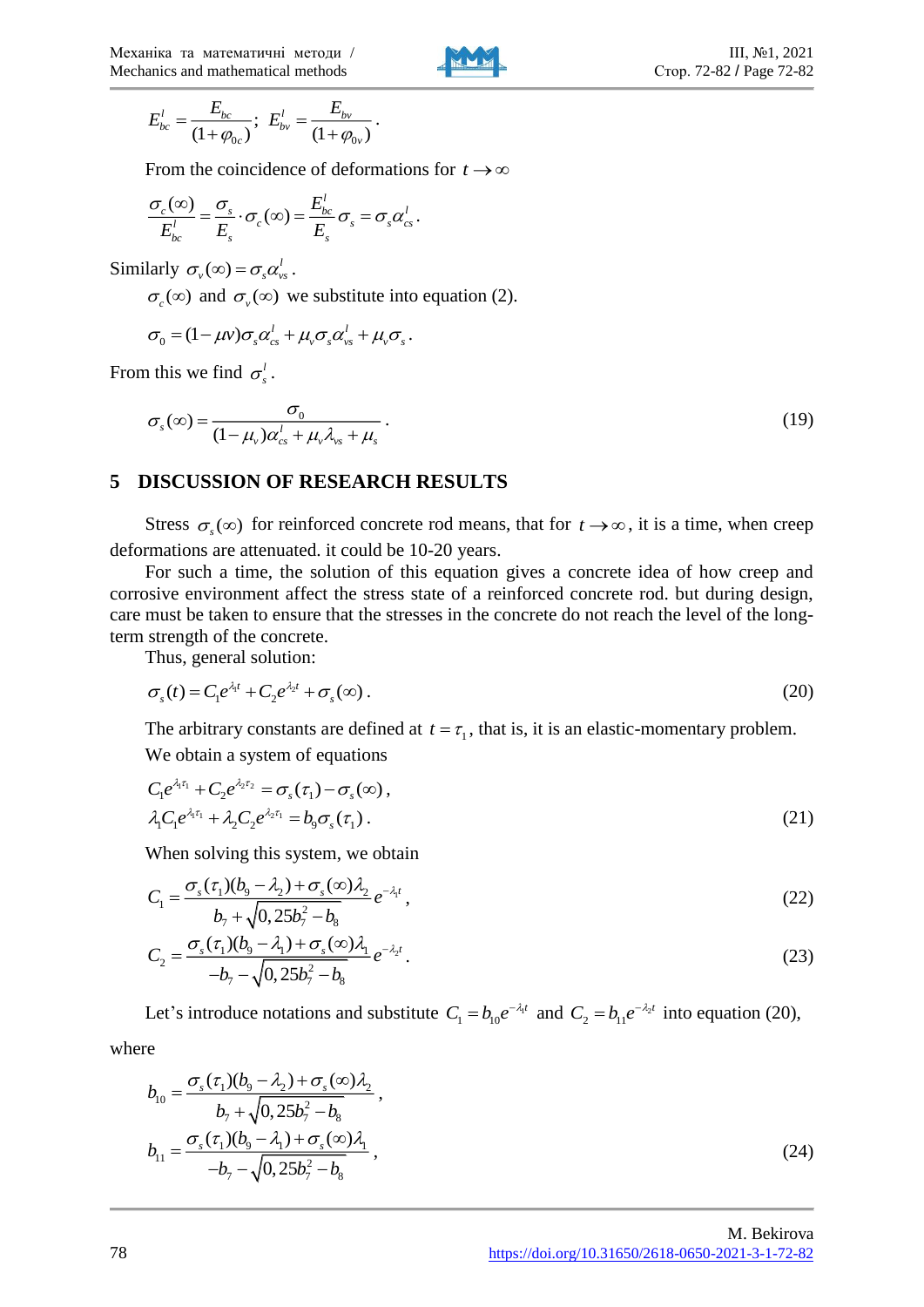Стор. 72-82 / Page 72-82

III,  $N_2$ 1, 2021

By stresses  $\sigma_s(t, \tau)$  let's determine the deformations

$$
\varepsilon_{s}(t,\tau) = \frac{\sigma_{s}(t,\tau)}{E_{s}}.
$$
\n(26)

The condition of joint deformation is also true in the case of prolonged deformation.

$$
\varepsilon_c(t,\tau_1) = \varepsilon_s(t,\tau_1) = \frac{\sigma_s(t,\tau_1)}{E_s} = \frac{\sigma_c(t,\tau)}{E_c},
$$
\n(27)

$$
\sigma_c(t,\tau_1) = \sigma_s(t,\tau_1) \frac{E_c}{E_s} = \sigma_c \alpha_{cs},
$$
\n(28)

$$
\varepsilon_{\nu}(t,\tau_1) = \varepsilon_{\rm s}(t,\tau_1) = \frac{\sigma_{\rm s}(t,\tau)}{E_{\rm s}} = \frac{\sigma_{\nu}(t_1,\tau)}{E_{\nu}},\tag{29}
$$

$$
\sigma_c(t,\tau) = \sigma_s(t,\tau_1) = \frac{E_v}{E_s} = \sigma_s(t,\tau_1)\alpha_{vs}.
$$
\n(30)

Stresses and strains increase over time. stresses should not be greater than a certain value and should remain constant over time.

Let this be the operating time  $t_E$  and stresses  $\sigma_c(t_E)$  and  $\sigma_v(t_E)$  no longer grow.

$$
\varepsilon_{v}(t_{E}) = \sigma_{v}(t_{E})\delta_{v}(t_{E}, \tau_{2}),
$$

$$
\varepsilon_{s}(t_{E}) = \frac{\sigma_{s}(t_{E})}{E_{s}}.
$$

We apply the condition of coincidence:  $\varepsilon_c(t_E) = \varepsilon_v(t_E)$ ,  $\sigma_c(t_E) \delta_c(t_E, \tau_1) = \sigma_v(t_E) \delta_v(t_E, \tau_1)$ we get

$$
\sigma_{\nu}(t_E, \tau_1) = \sigma_c(t_E) \frac{\delta_c(t_E, \tau_1)}{\delta_{\nu}(t_E, \tau_1)},
$$
\n(30)

$$
\frac{\sigma_s(t_E)}{E_s} = \sigma_c(t_E)\delta_c(t_E, \tau_1), \ \sigma_s(t_E) = \sigma_c(t_E)\frac{\delta_c(t_E, \tau_1)}{E_s}.
$$
\n(31)

Let's substitute the stress values in equation (1).

$$
F_{t_E} = \left[ (A_0 - A_b) \delta_c (t_E - \tau_1) + A_b \frac{\delta_c (t_E, \tau_1)}{\delta_v (t_E - \tau_1)} + \mu_s \frac{\delta_c (t_E, \tau_1)}{E_s} \right] \sigma_c (t_E, \tau_1).
$$
\n(32)

If compressing force  $F_{t_{k}}$  will be determined by this formula, then the stresses will become constant from the moment  $t<sub>E</sub>$ .

#### **6 CONCLUSIONS**

 $\sigma_x(t, t) = h_0 \cdot e^{-i(\omega - t_1)} + h_1 \cdot e^{-i(\omega - t_1)} + \sigma_x(\omega)$ .<br>
By stresses  $\sigma_x(t, t)$  bet's determine the definimations<br>  $\nu_x(t, t) = \frac{\sigma_x(t, t)}{L}$ .<br>
The condition of foir of definition is also true in the case of probonged deformation.<br> Thus, the stress-strain state of reinforced concrete compressed elements with regard for creep and influence of corrosive medium is formed in time. A solution of the problem using the theory of elastic heredity has been obtained, but it can be shown that a solution using other theories is also possible.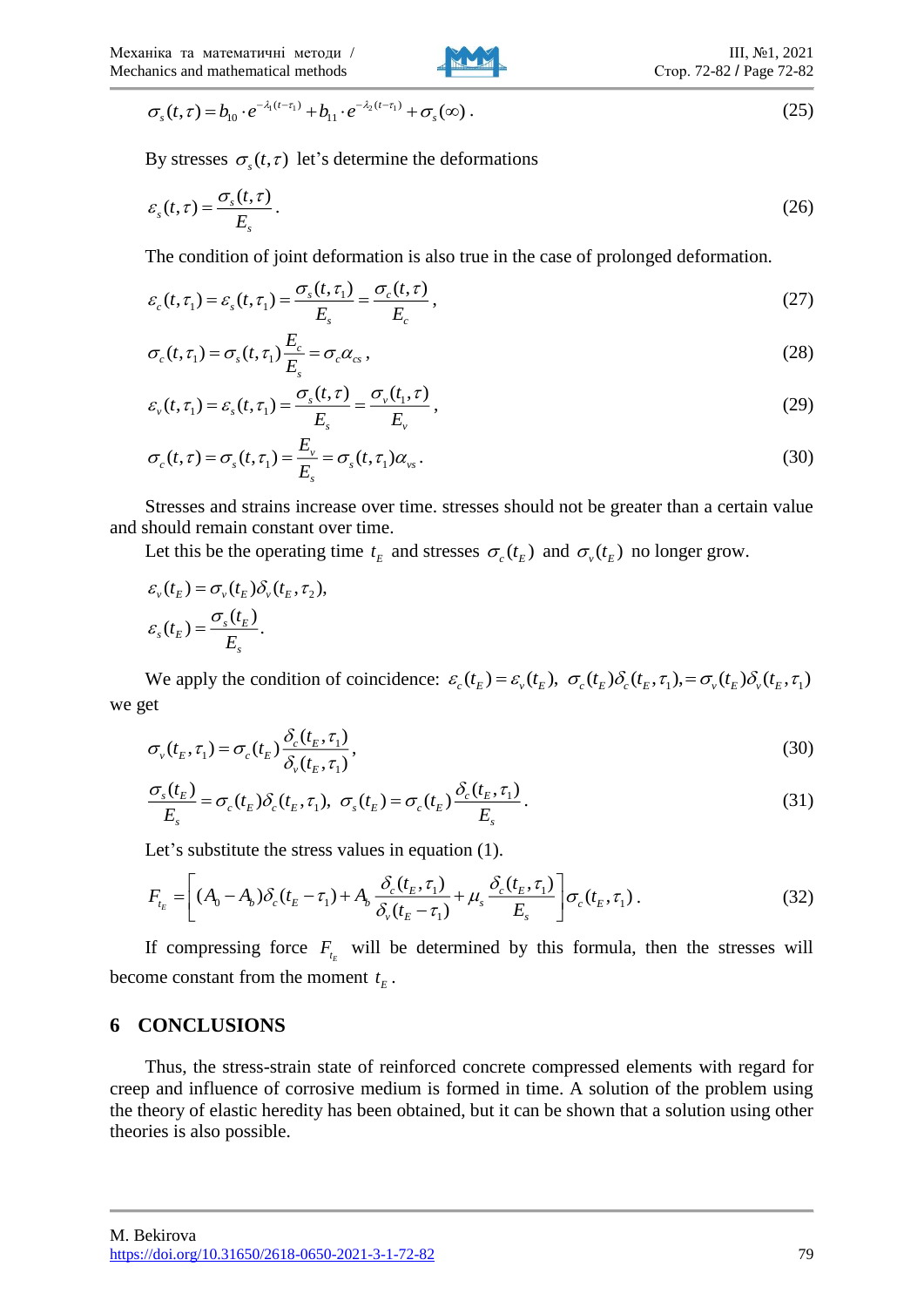

The above solution is true for reinforced concrete elements exposed to external influences at a sufficiently mature age, which can be considered one year or more from the date of the structure manufacture.

## **References**

- 1. Ulitskiy, I. I., Chzhan, Ya. O., Golyshev A. B. (1967). *Teoriya i raschet zhelezobetonnykh sterzhnevykh konstruktsiy s uchetom dlitelnykh protsessov*. [Theory and calculation of reinforced concrete bar structures, taking into account long-term processes]. Kiev: Budіvelnik. [in Russian].
- 2. Bondarenko, V. M., Kolchunov, V. I. (2013). Kontseptsiya i napravleniya razvitiya teorii konstruktivnoy bezopasnosti zdaniy i sooruzheniy pri silovykh i sredovykh vozdeystviyakh. [The concept and directions of development of the theory of constructive safety of buildings and structures under force and environmental influences]. *Promyshlennoe i grazhdanskoe stroitelstvo*. 2. 28-31. [in Russian].
- 3. Selyaev ,V. P., Solomatov, V. I., Oshkina, L. M. (2001). *Khimicheskoe soprotivlenie napolnennykh tsementnykh kompozitov*. [Chemical resistance of filled cement composites]. Saransk: Izd-vo Mordov. un-ta. [in Russian].
- 4. Pukhonto, L. M. (2004). *Dolgovechnost zhelezobetonnykh konstruktsiy inzhenernykh sooruzheniy: (silosov, bunkerov, rezervuarov, vodonapornykh bashen, podpornykh sten)*. [Durability of reinforced concrete structures of engineering structures: (silos, bunkers, tanks, water towers, retaining walls)] Monografiya Izd-vo ASV. [in Russian].
- 5. Vasilev, A. I., Podvalnyy, A. M. (2002). Prognoz korrozii armatury zhelezobetonnykh konstruktsiy avtodorozhnykh mostov v usloviyakh khloridnoy agressii i karbonizatsii. [Prediction of Corrosion of Reinforcement for Reinforced Concrete Structures of Highway Bridges in Conditions of Chloride Aggression and Carbonization]. *Beton i zhelezobeton*. *№ 6. 27–32*. [in Russian].
- 6. Dronov, A. B. (2017). *Prochnost i deformativnost zhelezobetonnykh izgibaemykh elementov s korrozionnymi povrezhdeniyami*: dis. ... kand. tekhn. nauk: 05.23.01 [Strength and deformability of reinforced concrete bending elements with corrosion damage]. Belgorod. [in Russian].
- 7. Migunov, V. N. (2016). *Dlitelnye eksperimentalnye issledovaniya modeley zhelezobetonnykh konstruktsiy s treshchinami v agressivnoy khloridsoderzhashchey srede*: monogr. [Long-term experimental studies of models of reinforced concrete structures with cracks in an aggressive chloride-containing environment]. Penza: PGUAS. [in Russian].
- 8. Ovchinnikov, I. I., Migunov, V. N., Ovchinnikov, I. G. (2014). *Modelirovanie kinetiki deformirovaniya armirovannykh konstruktsiy v spetsialnykh ekspluatatsionnykh sredakh*: monogr. [Modeling the kinetics of deformation of reinforced structures in special operating environments]. Penza: PGUAS. [in Russian].
- 9. Popesko, A. I. (1996). *Rabotosposobnost zhelezobetonnykh konstruktsiy, podverzhennykh korrozii*. [Efficiency of reinforced concrete structures subject to corrosion]. SPb.: SPb gos. arkhit.- stroit. un-t. [in Russian].
- 10.Rozental, N. K., Stepanova, V. F., Chekhniy, G. V. (2017). Khloridy v betone i ikh vliyanie na razvitie korrozii stalnoy armatury. [Chlorides in concrete and their influence on the development of corrosion of steel reinforcement]. *Promyshlennoe i grazhdanskoe stroitelstvo*. № 1. 92–96. [in Russian].
- 11.Selyaev, V. P. Selyaev, P. V., Alimov, M. F., Sorokin, Ye. V. (2017). Otsenka ostatochnogo resursa zhelezobetonnykh izgibaemykh elementov, podverzhennykh deystviyu khloridnoy korrozii. [Estimation of the residual life of reinforced concrete bending elements exposed to chloride corrosion] *Stroitelstvo i rekonstruktsiya*. № 6 (74). 49–58. [in Russian].
- 12.Smolyago, G. A. Dronov, A. B., Frolov, N. V. (2017). Modelirovanie velichiny korrozionnykh povrezhdeniy armatury zhelezobetonnykh konstruktsiy v usloviyakh khloridnoy agressivnoy sredy. [Modeling the magnitude of corrosion damage to reinforcement of reinforced concrete structures in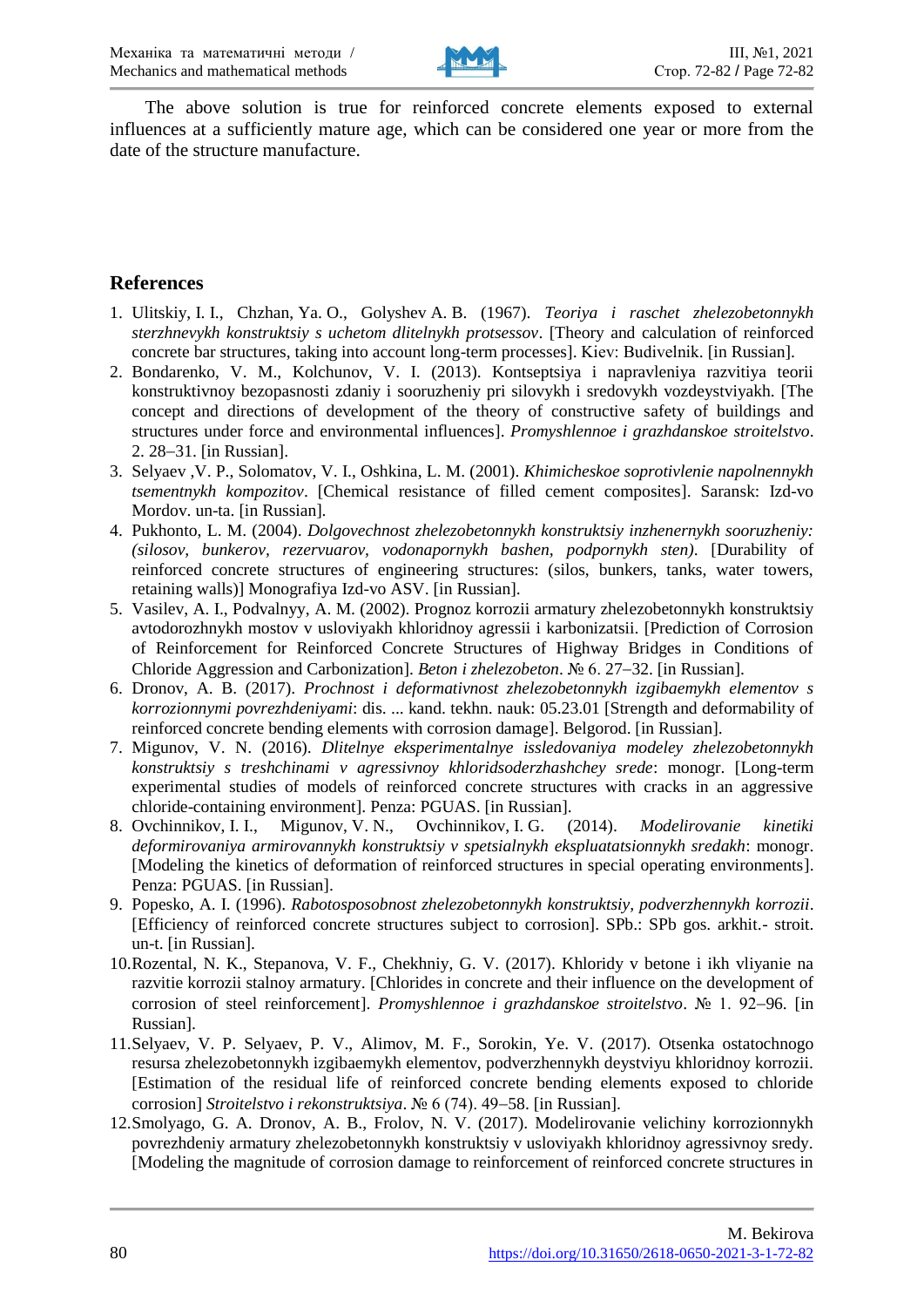

a chloride aggressive environment]. *Izvestiya Yugo- Zapadnogo gosudarstvennogo universiteta*.  $\mathcal{N}$ <sup>0</sup> 1 (70). 43–49. [in Russian].

- 13.Sorokin, Ye. V.( 2014) *Raschet i prognozirovanie dolgovechnosti zhelezobetonnykh konstruktsiy*: dis. ... kand. tekhn. nauk: 05.23.01 [Calculation and forecasting of durability of reinforced concrete structures] Saransk. [in Russian].
- 14.Fedosov, S. V. Rumyantseva, V. Ye., Konovalova, V. S. (2016). Issledovanie protsessov korrozionnoy destruktsii zhelezobetonnykh izdeliy v agressivnykh sredakh s khlorid-ionami. [Investigation of the processes of corrosion destruction of reinforced concrete products in corrosive environments with chloride ions]. *Vestnik grazhdanskikh inzhenerov*.  $N_2$  5 (58). 61–67. [in Russian].
- 15.England, G. L. (1980). Creep and temperature effects in concrete structures: reality and prediction. Applied Mathematical Modelling. Volume 4. Issue 4. 261-267.
- 16.Breslavskiy, D. V., Chuprynin, A. A., Sereda, N. V. (2015). Polzuchest zhelezobetonnykh elementov konstruktsiy. [Creep of reinforced concrete structural members] *Vestnik Nats. tekhn. unta "KhPI" : sb. nauch. tr. Temat. vyp. : Dinamika i prochnost mashin*. [Bulletin of the National Technical University "KhPI": collection of articles. scientific. tr. Topic. no. : Dynamics and strength of machines]. Kharkov : NTU "KhPI".  $\mathcal{N}_2$  55 (1164). 22–25. [in Russian].
- 17.Chuprynin, A. A. (2016). Durability of reinforced concrete structural elements. [Durability of reinforced concrete structural elements]. *Budіvnitstvo, konstruktsіya, remont budіvel ta sporud mіskogo gospodarstva*. [Construction, construction, repair of buildings and structures of municipal economy]. Komunalne gospodarstvo mist. Vipusk 128. 5–9. [in Russian].
- 18.Nikola Tošiс, Stanislav Aidarov and Albert de la Fuente (2020). Systematic Review on the Creep of Fiber-Reinforced Concrete. *Materials*. Basel. 13(22):5098. doi: 10.3390/ma13225098.
- 19.Yelizarov, S. V., Benin, A. V. (2004). Uchet polzuchesti betona i korrozii armatury pri raschete zhelezobetonnykh konstruktsiy na seysmostoykost. [Taking into account the creep of concrete and corrosion of reinforcement when calculating reinforced concrete structures for earthquake resistance]. *Izvestiya peterburgskogo universiteta putey soobshcheniya*.  $N<sub>2</sub>$ . 180–185. [in Russian].
- 20.Palivoda, O. A. (2019). Vrakhuvannya deformatsіy povzuchostі pri rozrakhunku zalіzobetonnikh elementіv. [Taking into account creep deformations when calculating reinforced concrete elements]. *Naukovi visti Dalivskogo universitetu*. №16. [in Ukranian].
- 21.Prokopovich, I. Ye. (1963). *Vliyanie dlitelnykh protsessov na napryazhennoe i deformirovannoe sostoyanie sooruzheniy*. [Influence of long processes on the stressed and deformed state of structures]. M.: Stroyizdat. [in Russian].

## **Література**

- 1. Улицкий И. И., Чжан Я. О., Голышев А. Б. Теория и расчѐт железобетонных стержневых конструкций с учѐтом длительных процессов. Киев: Будівельник, 1967. 348с.
- 2. Бондаренко В. М., Колчунов В. И. Концепция и направления развития теории конструктивной безопасности зданий и сооружений при силовых и средовых воздействияхю Промышленное и гражданское строительство, 2013.  $N_2$  2. С. 28-31.
- 3. Селяев В. П., Соломатов В. И., Ошкина Л. М. Химическое сопротивление наполненных цементных композитов Саранск: Изд-во Мордов. ун-та, 2001. 152 с.
- 4. Пухонто Л. М. Долговечность железобетонных конструкций инженерных сооружений: (силосов, бункеров, резервуаров, водонапорных башен, подпорных стен). Монография. М.: Изд-во АСВ, 2004. 424 с.
- 5. Васильев А. И., Подвальный A. M. Прогноз коррозии арматуры железобетонных конструкций автодорожных мостов в условиях хлоридной агрессии и карбонизации. Бетон и железобетон, 2002. № 6. С. 27-32
- 6. Дронов A. B. Прочность и деформативность железобетонных изгибаемых элементов с коррозионными повреждениями: дис. ... канд. техн. наук: 05.23.01. Белгород, 2017. 163 с.
- 7. Мигунов В.Н. Длительные экспериментальные исследования моделей железобетонных конструкций с трещинами в агрессивной хлоридсодержащей среде: моногр. Пенза: ПГУАС, 2016. 404 с.